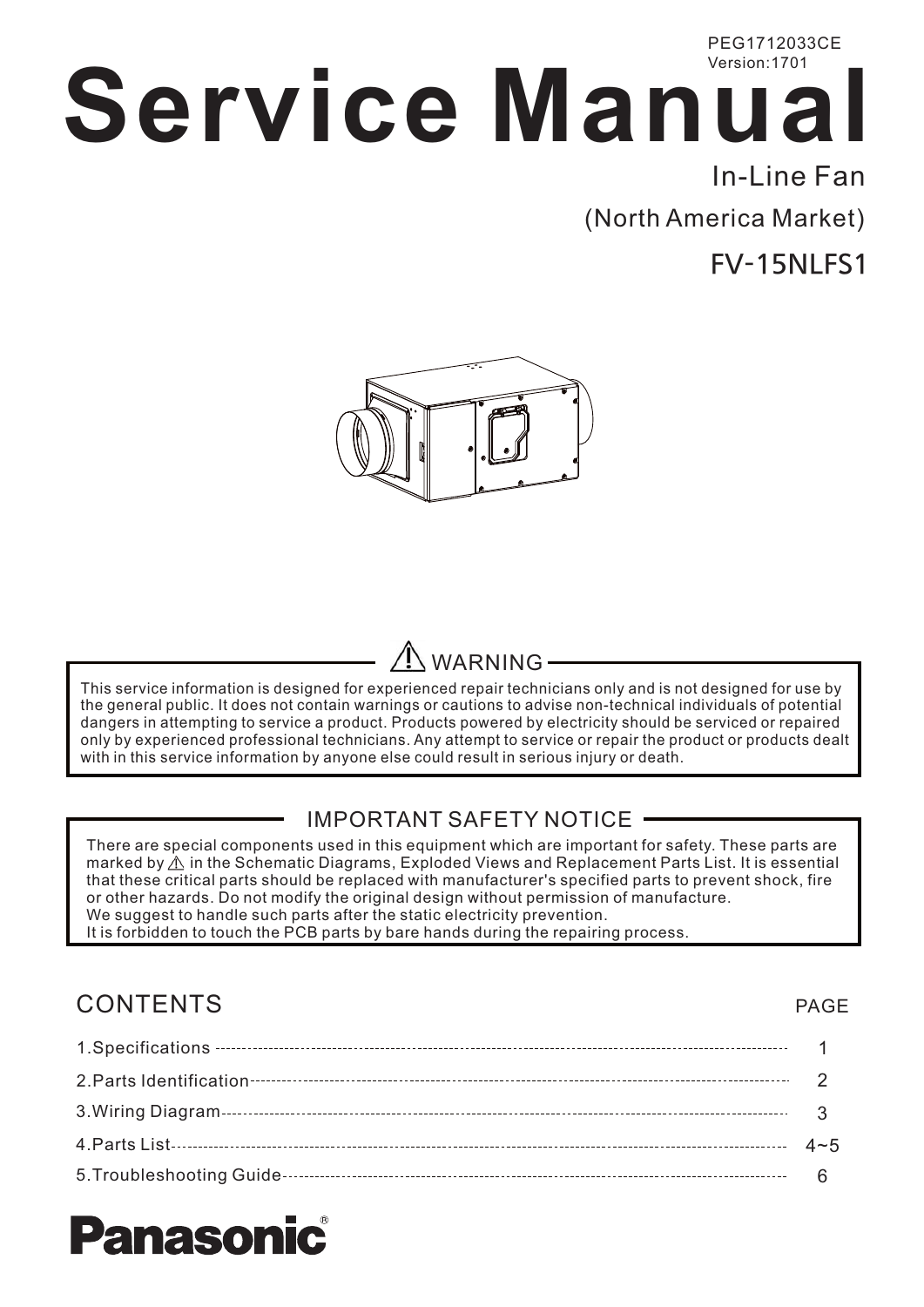## 1. Specifications

| Air<br>direction | Voltage<br>(V) | Frequency<br>(Hz) | Duct<br>(inch) | Static<br>pressure | Air volume<br>(CFM) | Power<br>consumption<br>(W) | Speed<br>(rpm) | Weight<br>lb.(kg) |
|------------------|----------------|-------------------|----------------|--------------------|---------------------|-----------------------------|----------------|-------------------|
|                  |                |                   |                |                    | $50/50*$            | $8/8.2*$                    | 969/989*       |                   |
|                  |                |                   |                |                    | $60/60*$            | $9/9.3*$                    | 992/1012*      |                   |
|                  |                |                   |                |                    | $70/70*$            | $10/10*$                    | 1022/1033*     |                   |
|                  |                |                   |                |                    | $80/80*$            | $12/12.4*$                  | 1030/1067*     |                   |
| Supply           | 120            | 60                | 6              | 0.2"WG             | $90/90*$            | $13/13.5*$                  | 1056/1086*     | 13.4<br>(6.1)     |
|                  |                |                   |                |                    | 100/100*            | $15/15.3*$                  | $1101/1121*$   |                   |
|                  |                |                   |                |                    | 110/110*            | $16/16.7*$                  | $1122/1152*$   |                   |
|                  |                |                   |                |                    | 130/130*            | $21.5/22.6*$                | 1202/1235*     |                   |
|                  |                |                   |                |                    | 150/150*            | $27.1/27.3*$                | 1296/1314*     |                   |

Performance based on the MERV8 filter, and data with "\*" is a reference datas when using the MERV13 filter.<br>Air volume performance based on HVI Procedures 916 and 920.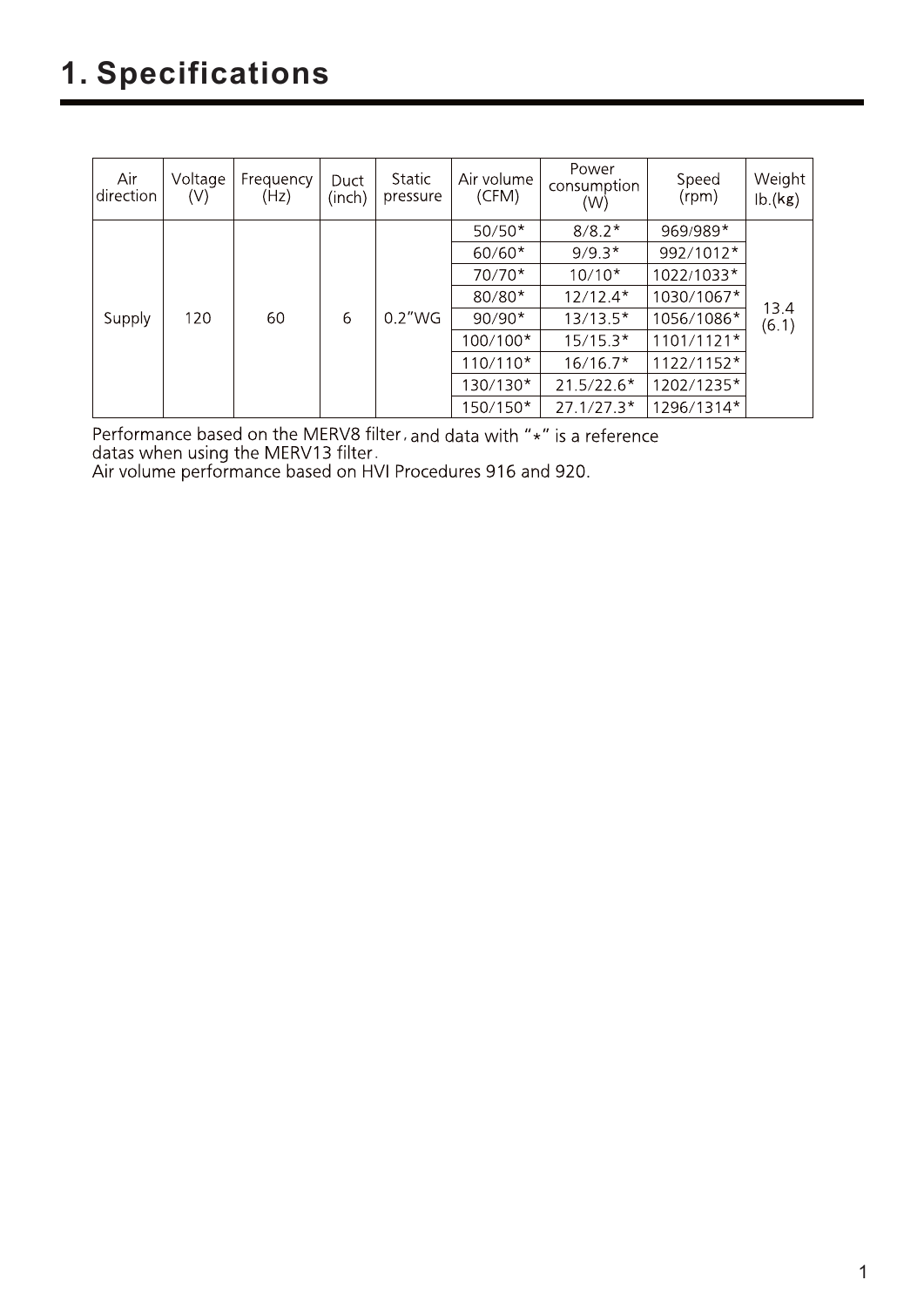FV-15NLFS1

### Main Body Section

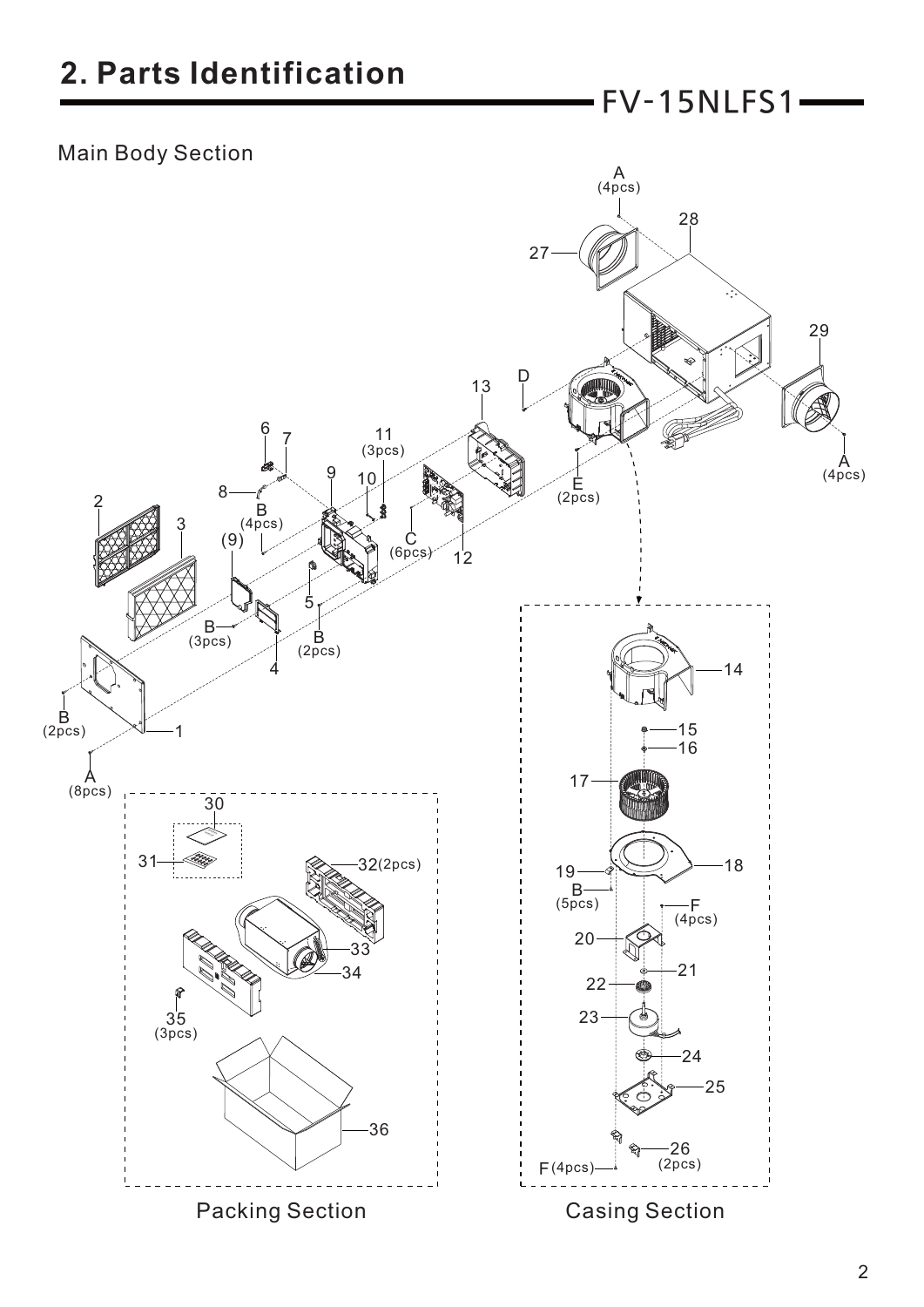

 $-$  FV-15NLFS1 $-$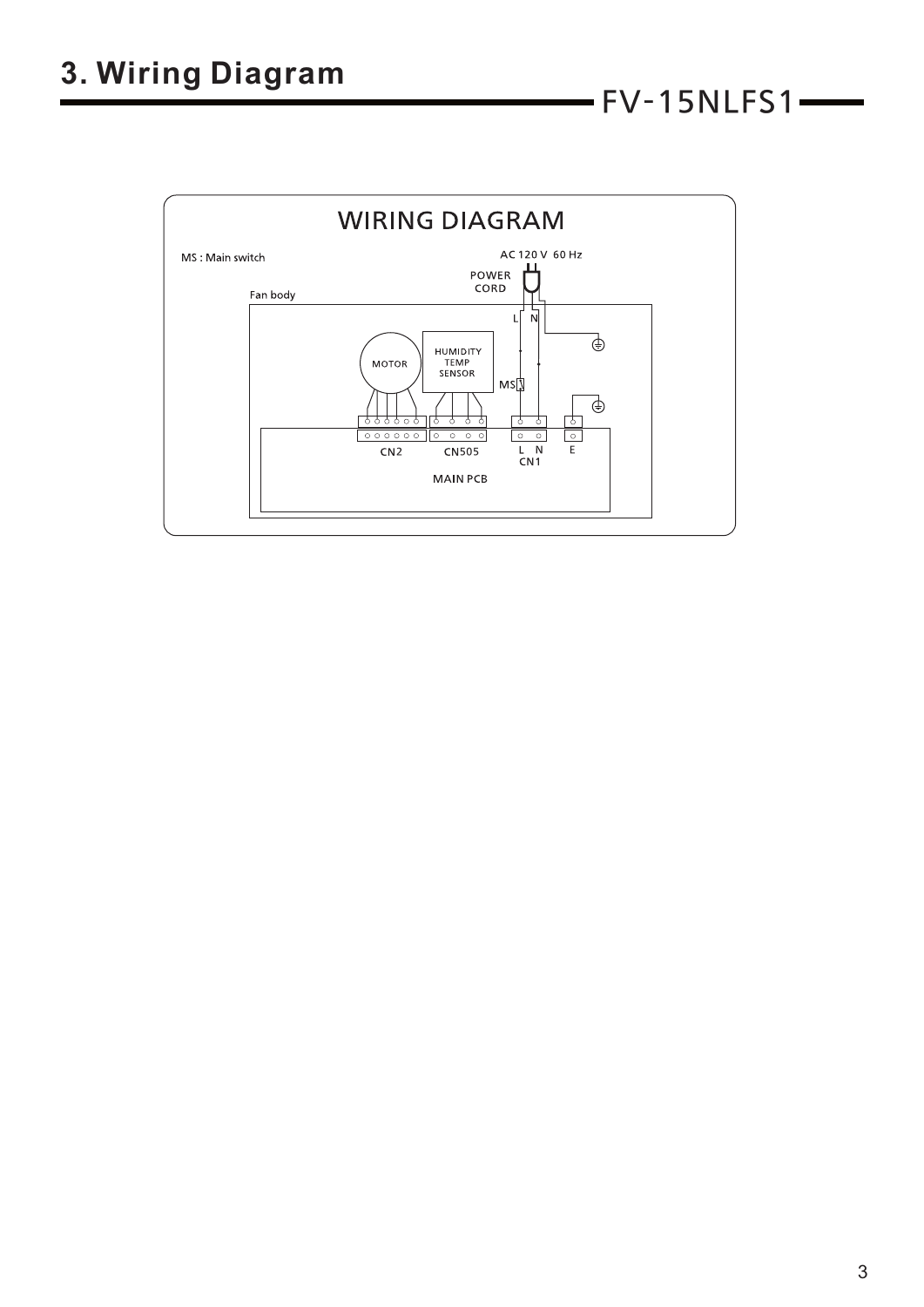$FV-15NLFS1$ 

### **Main Body Section**

| No.            | Part No.    | <b>Part Name</b>           | $Q'$ ty        | <b>Remark</b>           |
|----------------|-------------|----------------------------|----------------|-------------------------|
| 1              | FFV3700370S | <b>Motor Panel Assy</b>    | 1              |                         |
| $\overline{2}$ | FFV1610087S | Pre Filter Assy            | 1              |                         |
| 3              | FFV4300158S | Merv8 Filter               | 1              | Merv <sub>8</sub>       |
| 3              | FFV4300159S | Merv13 Filter              | 1              | Merv 13                 |
| 4              | FFV6710053S | <b>Wiring Cover Assy</b>   | 1              |                         |
| 5              | FFV5580017S | <b>Switch Assy</b>         | 1              | <u>/I\</u>              |
| 6              | FFV5500042S | Sensor Cap                 | 1              |                         |
| $\overline{7}$ | FFV0010275S | <b>Humidity Sensor</b>     | 1              | <u>/ \</u>              |
| 8              | FFV5500050S | <b>Sensor Wire Assy</b>    | 1              |                         |
| 9              | FFV3740047S | <b>Main PCB Cover Assy</b> | 1              |                         |
| 10             | FFV5580011S | <b>Switch Spring</b>       | 1              |                         |
| 11             | FFV5580010S | <b>Switch Knob</b>         | 3              |                         |
| 12             | FFV3740048S | Main PCB Assy Set          | 1              | <u>/I\</u>              |
| 13             | FFV3740049S | <b>PCB Box Assy</b>        | 1              |                         |
| 14             | FFV0790125S | <b>Casing Assy</b>         | 1              |                         |
| 15             | FFV7020022S | <b>Nut</b>                 | 1              |                         |
| 16             | FFV7010055S | Washer                     | 1              |                         |
| 17             | FFV1610088S | Fan Unit                   | 1              |                         |
| 18             | FFV3700371S | Motor Holder Assy          | 1              |                         |
| 19             | FFV0740020S | <b>Cord Clip</b>           | 1              |                         |
| 20             | FFV3730129S | Motor Base                 | 1              |                         |
| 21             | FFV4670003S | <b>Blade Fixed Plate</b>   | 1              |                         |
| 22             | FFV2230023S | Holder Gum(A)              | 1              |                         |
| 23             | FFV3700372S | Motor Assy                 | 1              | $\mathbb{A}$            |
| 24             | FFV2230022S | Holder Gum(B)              | 1              |                         |
| 25             | FFV3730127S | Motor Holder Plate         | 1              |                         |
| 26             | FFV5500051S | <b>Support Plate B</b>     | $\overline{2}$ |                         |
| 27             | FFV0000176S | Adapter 2                  | 1              |                         |
| 28             | FFV1600167S | Frame Assy                 | 1              | ∕!∖                     |
| 29             | FFV0000177S | <b>Adapter Assy</b>        | 1              |                         |
| 30             | FFV0010275S | <b>Accessory Set</b>       | 1              |                         |
| 31             | FFV2540215S | Instruction                | 1              | Spanish, For USA Market |
| 31             | FFV2540216S | Instruction                | 1              | French, For CA Market   |
| 32             | FFV4710438S | <b>Corner Pad</b>          | $\overline{2}$ |                         |
| 33             | FFV4650038S | Poly Cover                 | 1              |                         |
| 34             | FFV4650040S | Poly Cover                 | 1              |                         |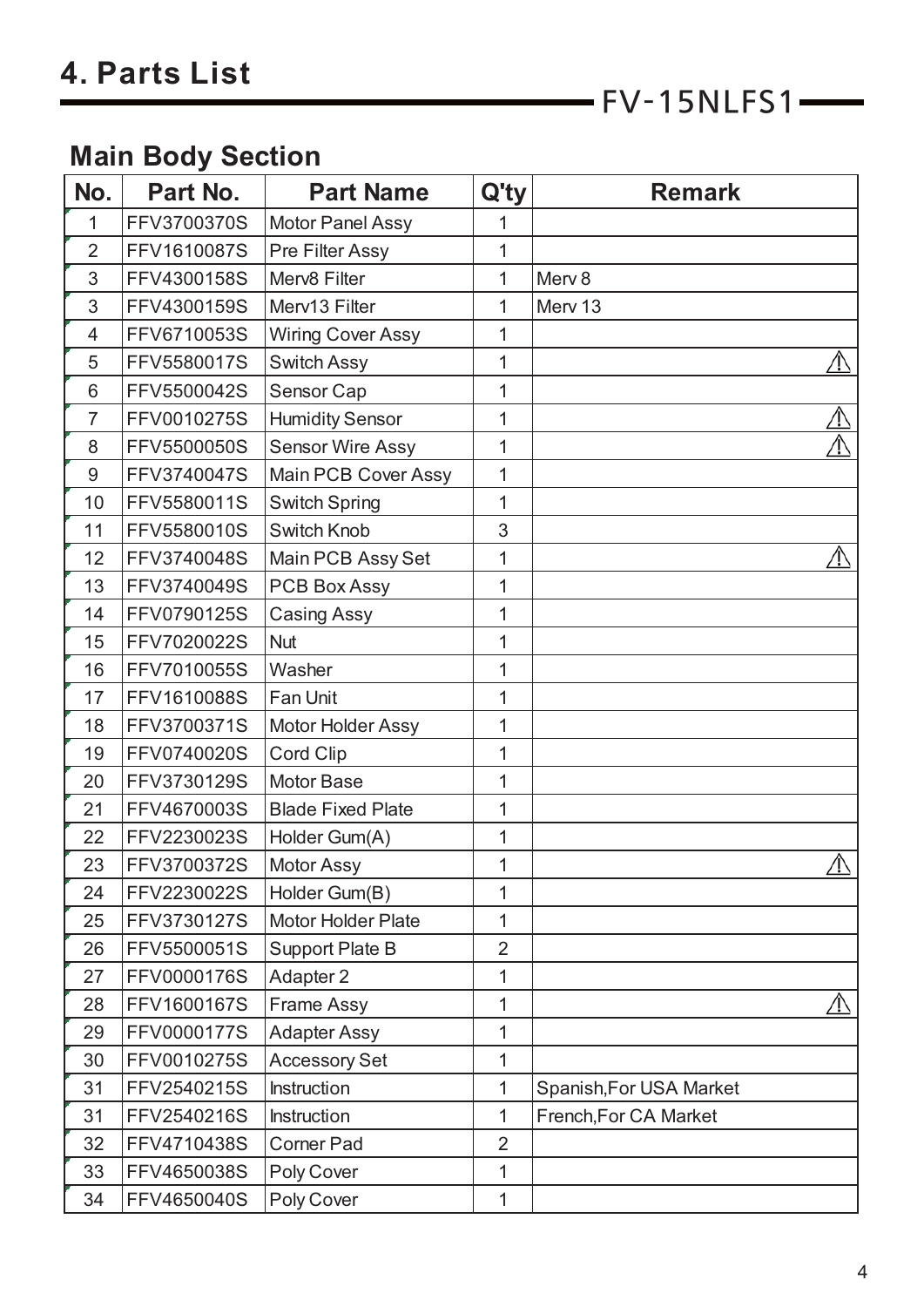### **Main Body Section**

| No. | Part No.           | <b>Part Name</b>           | Q'ty           | <b>Remark</b> |
|-----|--------------------|----------------------------|----------------|---------------|
| 35  | FFV2230012S        | <b>Fan Casing Support</b>  | 3              |               |
| 36  | <b>FFV9001364S</b> | <b>Packing Case Assy</b>   |                |               |
| A   | FFV7000018S        | <b>Truss Tap Screw</b>     | 16             |               |
| B   | FFV7000073S        | <b>Truss Tapping Screw</b> | 16             |               |
| C   | FFV7000233S        | <b>Screw</b>               | 6              |               |
| D   | FFV7000124S        | <b>Truss Tap Screw</b>     |                |               |
| Е   | FFV7000191S        | <b>Bind Screw</b>          | $\overline{2}$ |               |
|     | FFV7000074S        | <b>Truss Tap Screw</b>     | 8              |               |